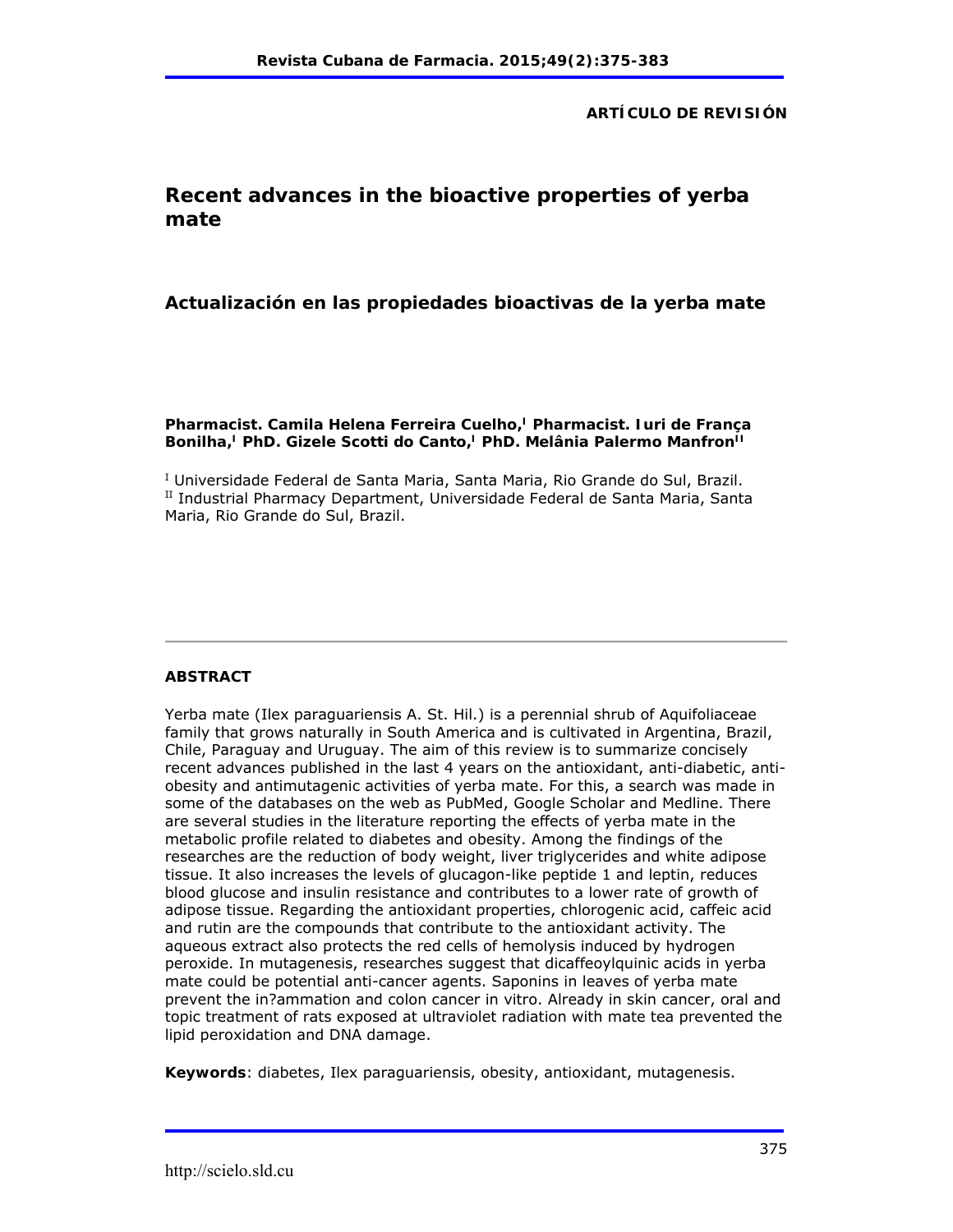#### **RESUMEN**

La yerba mate (Ilex paraguariensis A. St. Hil.) es un arbusto perenne de la familia Aquifoliaceae, que crece naturalmente en Sudamérica y es cultivada en Argentina, Brasil, Chile, Paraguay y Uruguay. Esta revisión se centró en las publicaciones de los últimos 4 años sobre las actividades antioxidante, antidiabética, antiobesidad y antimutagénicas de la yerba mate. Para esto, se efectuó una búsqueda en la que se utilizaron algunas de las bases de datos en la web como PubMed, Google Académico y Medline. Se investigaron los efectos de la yerba mate en el perfil metabólico relacionados con la diabetes y obesidad. Entre los hallazgos estuvieron la reducción del peso corporal, triglicéridos del hígado y tejido adiposo blanco. Con el consumo de la yerba mate se observó que los niveles del glucagon like peptide 1 y leptina aumentan, así como reducen la glucemia y resistencia a la insulina; contribuyendo a un menor crecimiento del tejido adiposo. El ácido clorogénico, ácido caféico y rutina contribuyen con la actividad antioxidante. El extracto acuoso protege a las células rojas de la hemólisis inducida por el peróxido de hidrógeno. En la mutagénesis, las investigaciones sugieren que los ácidos dicafeoilquínico en la yerba mate pueden ser agentes anticancerígenos potenciales. Las saponinas en las hojas previenen la inflamación y el cáncer de colon in vitro. En el cáncer de piel, el tratamiento oral y tópico de ratones expuestos a la radiación ultravioleta evitó la peroxidación lipídica y el daño del ADN.

**Palabras clave:** diabetes, Ilex paraguariensis, obesidad, antioxidante, mutagénesis.

# **INTRODUCTION**

Ilex paraguariensis A. St. Hil., a native South American holly shrub from the Aquifoliaceae family, is mainly produced and consumed in the countries of Argentina, Brazil, Chile, Paraguay, and Uruguay.<sup>1</sup> Yerba mate, processed from the leaves and small stems of I. paraguariensis, is a nonalcoholic beverage consumed socially primarily in these countries, and like coffee, primarily for its caffeine content. Typical consumption of yerba mate is taken from a small cup or "mate". Small amounts of hot water are regularly poured over a serving, ca. 50 g of packed tea. The beverage is then drunk by using a metal straw or "bombilla", which has small holes that prevent the leaves from being consumed. $2-4$ 

Yerba mate has a very important social role and the act of offering it and sharing has connotations similar to those of the tea ceremony for some oriental cultures. Argentina is the first exporter of yerba mate while Uruguay has the highest per capita consumption: 6—8 kg/person/year. Argentina follows with 5 kg/person/year. Only 3 states in Brazil have mate drinkers in their population (lowering the per capita intake), but up to 70 % of the male population in the states of Rio Grande do Sul, Santa Catarina and Parana drinks "chimarrão" daily.5

Although with some exceptions, research on biomedical properties of this herb has had a late start and strongly lags behind the impressive amount of literature on green tea and coffee, also a reflection of the different economic development and sizes of the populations consuming the latter. $3$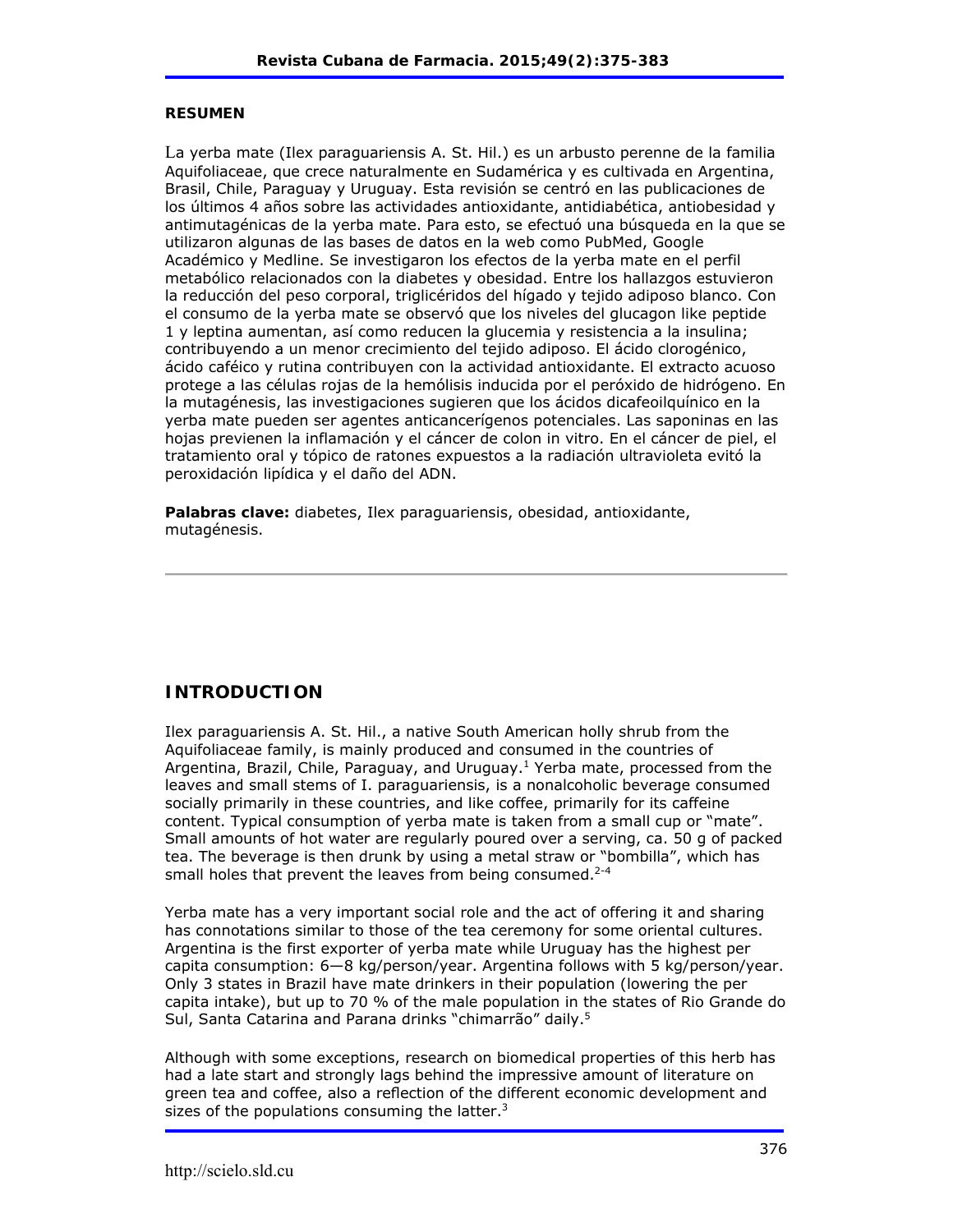However, in the past 19 years, there was a several-fold increase in the literature studying I. paraguariensis properties, that have been extensively reviewed earlier.3,6,7

The aim of this review is to summarize concisely recent advances published in the last 4 years on the antioxidant, antidiabetic, antiobesity and antimutagenic activities of yerba mate. For this, was performed a search in some of the databases on the web as PubMed, Google Scholar and Medline.

#### MAIN BIOACTIVE COMPONENTS OF ILEX PARAGUARIENSIS EXTRACTS

Yerba mate green (non-roasted) extracts contain purine alkaloids (methylxanthines), flavonoids, vitamin A, B complex, C and E, tannins, chlorogenic acid and its derivatives, and numerous triterpenic saponins derived from ursolic acid, known as matesaponins.  $3,6,8,9$  Though the presence of methyl xanthines account for many of the pharmacological activities of yerba mate, many other important properties have been found to be independent of the presence of these compounds.

Yerba mate extracts polyphenol levels are higher than those of green tea and parallel to those of red wines. $10,11$  The extracts are especially rich in chlorogenic acids.<sup>3,6,7,8,12</sup> Chlorogenic acids are a family of esters formed between certain trans cinnamic acids and  $(-)$ —quinic acid and are also major phenolics compounds in coffee, strawberries, pineapples, apples, sunflower and blueberries. 5 caffeoylquinic acid (5—CQA) is the only chlorogenic acid commercially available and has been extensively studied due to its antioxidant activity. Chlorogenic acids are free radical and metal scavengers; may interfere with glucose absorption and has been shown to modulate gene expression of antioxidant enzymes, among other biological activities.<sup>13-16</sup>

Yerba mate also contains saponins that are known to bind bile salts<sup>6,17</sup> and have high foaming potential, non-ionic character and low skin toxicity being one promising alternative foaming agent of natural origin and renewable.<sup>18</sup>

Roasted extracts of I. paraguariensis (as consumed in Sao Paulo and Rio de Janeiro in Brazil) keep essentially the same components with the addition of melanoidins, which have some bioactive properties of their own.<sup>6</sup>

#### EFFECTS OF ILEX PARAGUARIENSIS EXTRACTS ON LIPID METABOLISM, DIABETES AND OBESITY

There are several studies in the literature reporting the effects of oral administration of yerba mate in the metabolic profile related to diabetes and obesity. The administration of the extract in ddY male mice resulted in a significant reduction in body weight and food intake after chronic ingestion of extract for three weeks (50, 100 mg/kg). The treatment improved plasma lipids (triglycerides—TG, fatty acids and cholesterol). It also reduced liver TG and the weights of the liver and white adipose tissue (WAT). The most significant finding in this study was that chronic administration of yerba mate induced significant increases in glucagon—like peptide 1 (GLP—1) levels and leptin levels in high—fat diet (HFD)—fed ddY mice compared with the controls.<sup>19</sup> GLP-1 is an incretin secreted by the intestinal enteroendocrine L—cells predominantly found in the ileum and colon. GLP—1 is a satiety signal released into the circulation after a meal or upon nutrient ingestion.<sup>20</sup>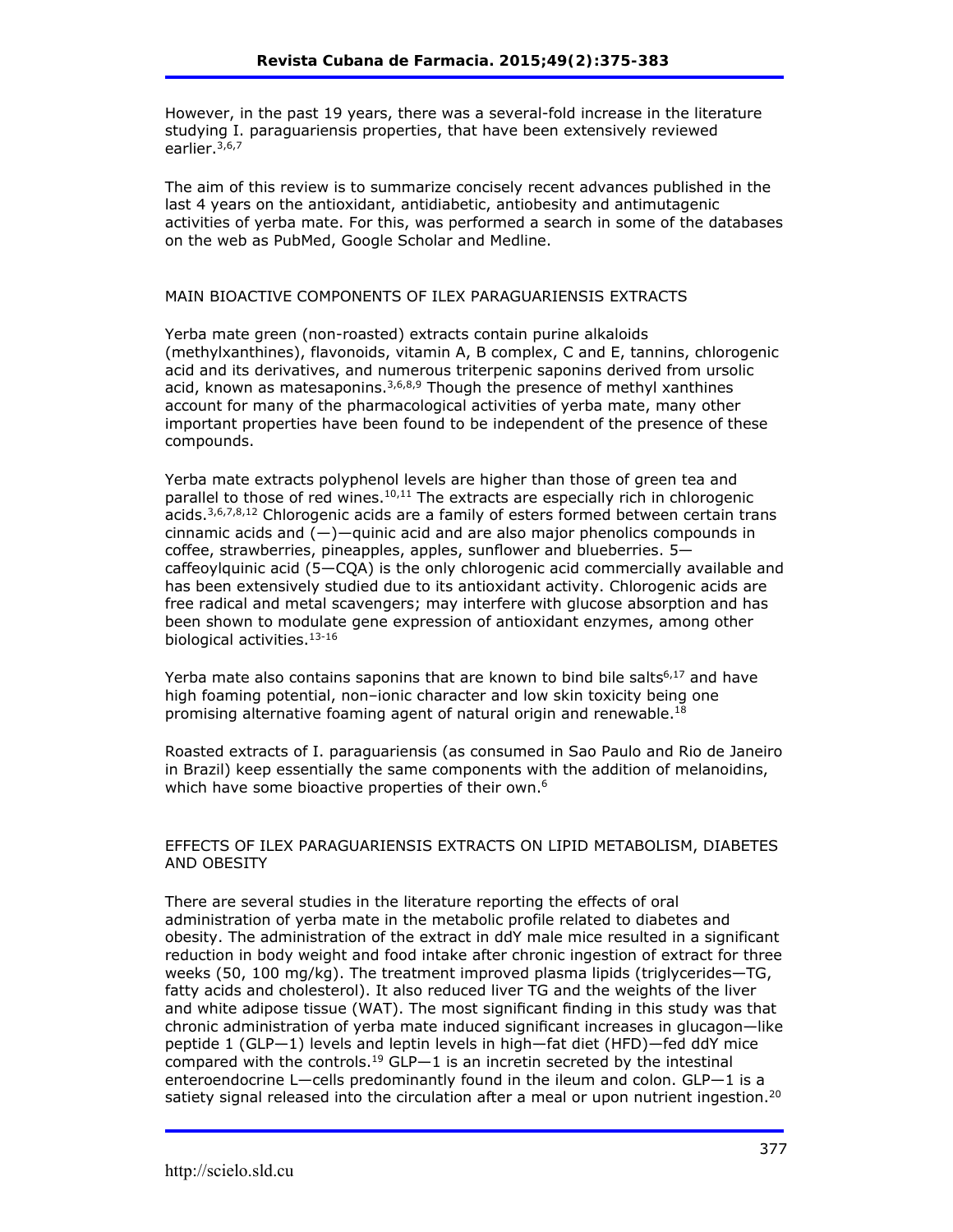Other study investigated the effects of yerba mate aqueous extract on metabolic syndrome in Tsumura Suzuki obese diabetic (TSOD) mouse model, particularly the effects of long-term oral administration on hyperglycemia, hyperinsulinemia, dyslipidemia, and metabolic syndrome histopathology. Yerba mate significantly lowered blood glucose (BG) level and showed significant ameliorative effects on obesity and adipose tissue, and improving effects on glucose and lipid metabolic indices. One of the most important findings in this study was that yerba mate significantly lowered BG level after insulin injection in insulin tolerance test (ITT), indicating a significant decrease in insulin resistance (InsR). It also lowered BG after glucose injection in intraperitoneal glucose tolerances test (ipGTT), indicating a significant increase of glucose uptake and tolerance. $21$ 

A similar study evaluated the effects of yerba mate extract on weight loss, obesity-related biochemical parameters, and diabetes in high-fat, diet-fed mice. Yerba mate has the ability to decrease the differentiation of pre-adipocytes and to reduce the accumulation of lipids in adipocytes, both of which contribute to a lower growth rate of adipose tissue, lower body weight gain, and obesity. The data revealed that yerba mate treatment affects food intake, resulting in higher energy expenditure, likely as a result of higher basal metabolism in yerba mate-treated mice. Furthermore, effects of yerba mate on lipid metabolism included reductions in serum cholesterol, serum triglycerides, and glucose concentrations in mice that were fed a high fat diet.<sup>22</sup>

The glucose homeostasis was also investigated by analyzing of the acute in vivo effect and short and long-term in vitro effect of native and commercial samples of I. paraguariensis. Also, the potential effect of I. paraguariensis on one of the best endogenous glucose regulators, insulin secretion, was investigated. The results for the serum glucose—lowering indicated that both fractions and both infusions were able to improve signicantly the oral glucose tolerance curve. Additionally, both the ethyl acetate (EtOAc) and n—butanol (n—BuOH) fractions induced—insulin secretion, but EtOAc induced an early (at 15 min) and late (at 60 min) biphasic peak of insulin secretion similar to glipizide stimulatory effect. Both fractions increased liver glycogen content compared with fasted normal rats. Also, EtOAc and n—BuOH fractions inhibited in vitro disaccharidases activities after an acute treatment. The evident reduction of protein glycation by glucose or fructose with EtOAc and n—BuOH fractions increased from 7 to 28 days of in vitro incubation. Inhibition of bovine serum albumin glycation by glucose and fructose, by around 50 % and 90 %, respectively, was observed. Additionally, the green and roasted mate infusions reduced the formation of advanced glycation end-products (AGEs) in a characteristic long-term effect. In conclusion, this study showed that I. paraguariensis has an anti-hyperglycemic potential role able to improve the diabetic status and is probably a source of multiple hypoglycemic compounds.<sup>23</sup>

To clarify the effects of natural dietary components on the metabolic consequences of obesity, a study examined the effects of yerba mate extract on both central and peripheral inflammatory effects of diet-induced obesity and correlated the hypothalamic tumor necrosis factor (TNF)—α level with adipose depot weight. Yerba mate extract intake blunted the proinflammatory effects of diet-induced obesity in rats by reducing the phosphorylation of hypothalamic IKK and NF.Bp65 expression and increasing the protein levels of IkBa, the expression of adiponectin receptor-1 and consequently the amount of IRS-2. Moreover, the increase in interleukin  $(IL)$ -6 levels in the liver and muscle and of the IL—10/TNF—α ratio in groups that received yerba mate extract showed the anti-inflammatory effects of this natural substance. Taken together, the data suggested that the use of yerba mate extract may be useful for reducing low—grade obesity—associated inflammation.<sup>24</sup>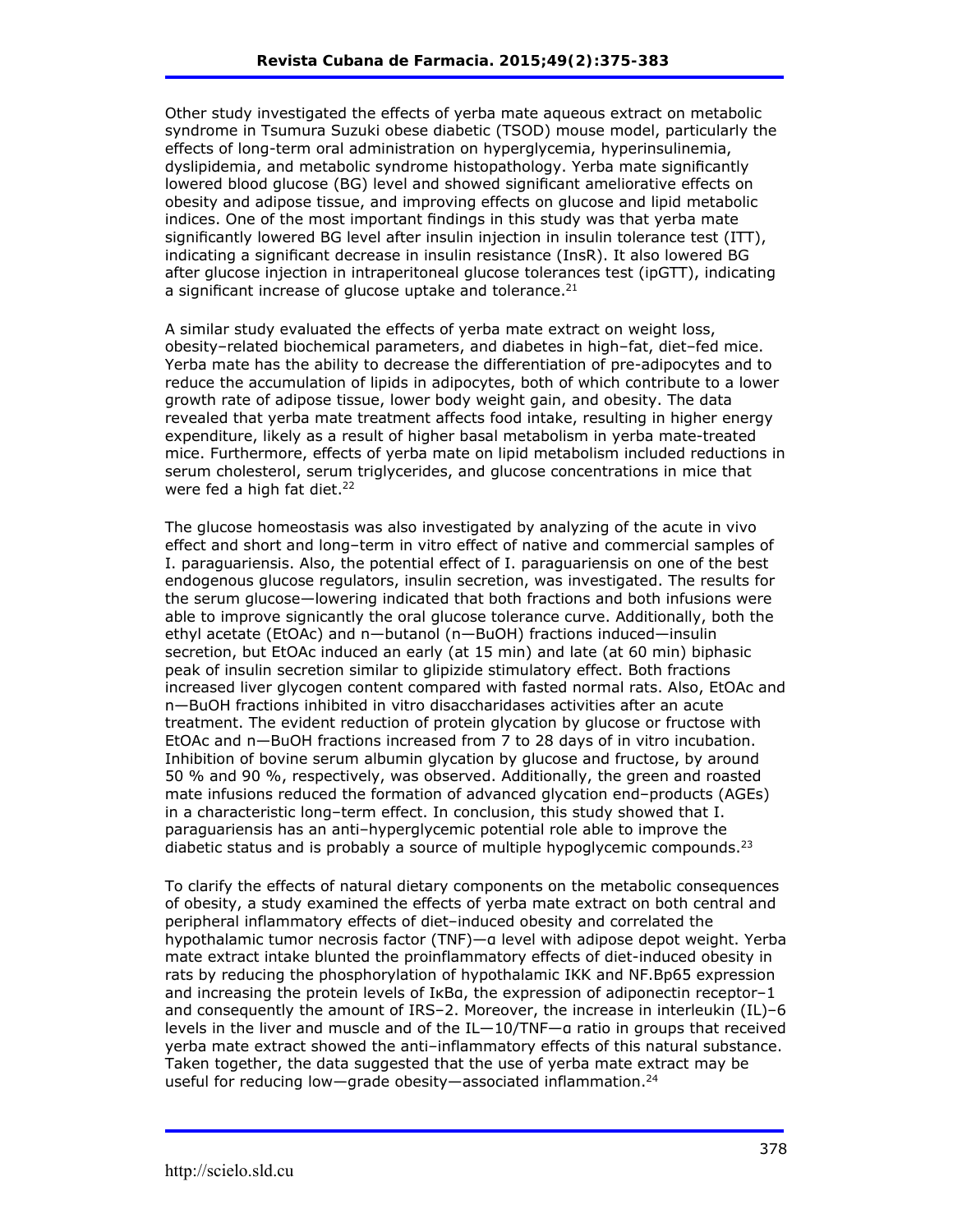Adipogenesis was evaluated by the effects of yerba mate extract and its principal bioactive compounds on adipogenesis. The anti-adipogenic effects of yerba mate, chlorogenic acid, quercetin and rutin were evaluated in 3T3—L1 cells using a PCR array. The results obtained in vitro were validated in vivo in a high-fat diet-induced model of obesity. The in vitro and in vivo results demonstrated that yerba mate extract down—regulated the expression of genes that regulate adipogenesis.<sup>25</sup>

More recent study showed the potential beneficial effects of I. paraguariensis aqueous solution upon body composition, glycemia, lipid and hormonal profiles, leptin signaling and neuropeptide—Y (NPY) content in early weaned rats developed obesity, hyperleptinemia, leptin and insulin resistance at adulthood. The therapy with yerba mate solution was capable to reverse abdominal obesity, leptin resistance and hypertriglyceridemia, suggesting an important role of this bioactive component in the management of obesity.26

### EFFECTS OF ILEX PARAGUARIENSIS EXTRACTS WITH ANTIOXIDANT PROPERTIES

The infusion of aerial parts of I. paraguariensis is widely consumed. Its antioxidant activity suggests an important role of this plant in the treatment/prevention of oxidative stress related diseases. Plant extract active compounds are frequently found in esterified form that may be poorly absorbed. Hydrolysis of the extract is a possible approach to increase its bioavailability. The study was performed a phytochemical analysis and evaluated in rats the plasma concentration and tissue distribution of antioxidant compounds in the hydroethanolic extract of I. paraguariensis, before and after enzymatic hydrolysis. Both extracts presented high antioxidant activity and phenolic content. Rats given single or repeated doses of the hydrolyzed extract showed increased plasma antioxidant activity and higher plasma levels of caffeic acid. However, no changes of endogenous antioxidants were observed. In conclusion, hydrolysis of the extract of I. paraguariensis is a strategy to improve its bioavailability and in vivo antioxidant activity.<sup>27</sup>

The main bioactive compounds (caffeine, caffeic acid derivatives and rutin) extracts of I. paraguariensis with antioxidant activity (DPPH scavenging activity of free radicals and preventing lipid peroxidation) were investigated. Green (non—roasted) and commercial products were used to prepare aqueous extracts. The main bioactive compounds were identified and quantified by HPLC-DAD. The antioxidant activities of the pure compounds in the concentrations present in the extracts were also analyzed. Results demonstrated that chlorogenic acid, caffeic acid and rutin contribute to the antioxidant activity. However, caffeine induced lipid peroxidation of linoleic acid acting as a pro-oxidant compound. The caffeine content in the green extracts was lower when compared to the commercial extracts. The antioxidant and pro-oxidant antagonistic effects of the compounds in the amounts present in the extracts resulted in higher antioxidant potency of the green extracts when compared to the commercial ones.<sup>28</sup>

Another study evaluated the protective effect of yerba mate aqueous extract (green leaves) on the hemolysis of red blood cells induced by hydrogen peroxide and to correlate this activity with the enzymatic activity related to hydrogen peroxide metabolism. The antioxidant activity of chlorogenic acid and caffeine was also analyzed to evaluate their contribution to the activity of the crude extract. The extract as well as the isolated compounds protected red blood cells from hemolysis. This effect was related to a catalase-like activity.<sup>29</sup>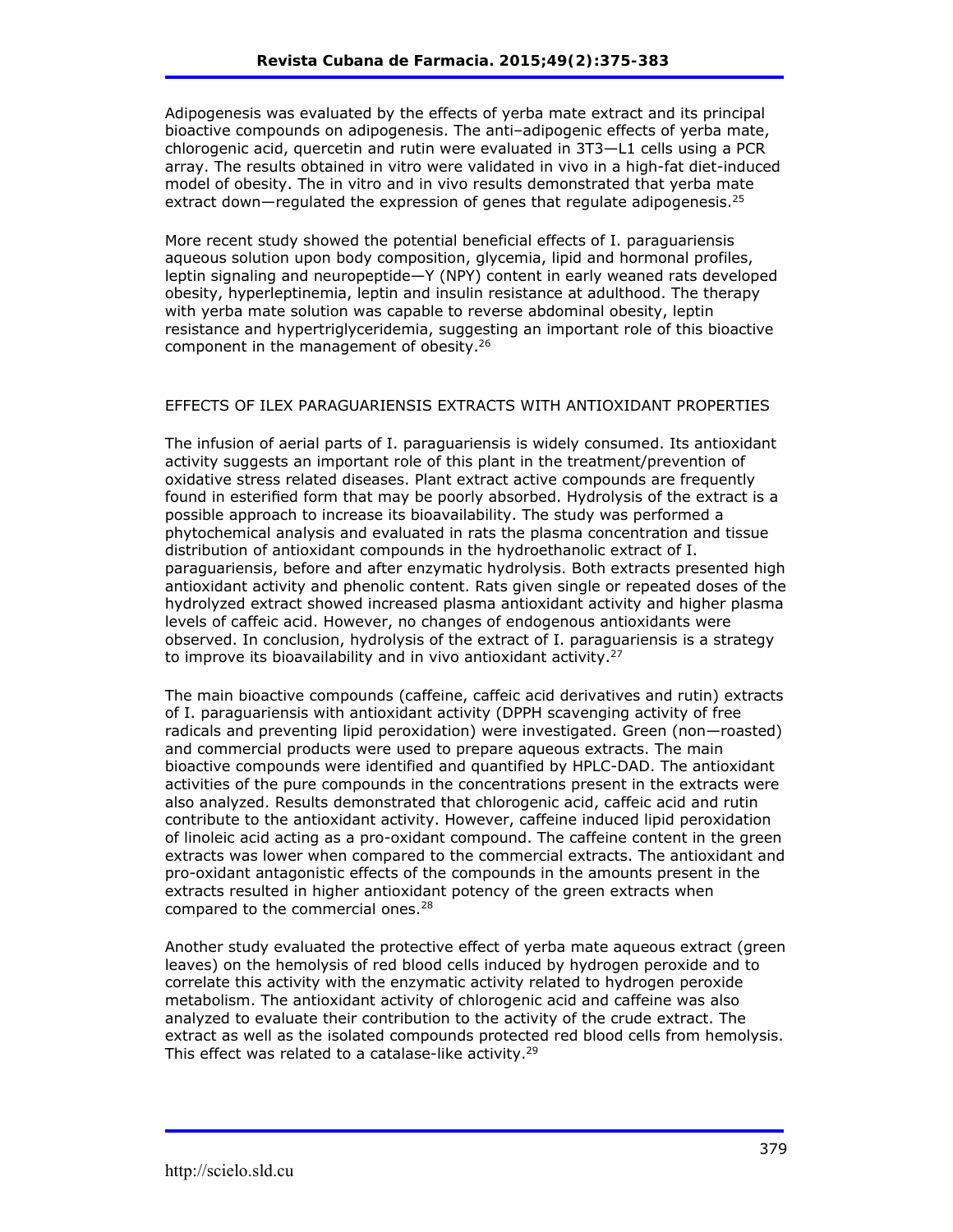#### EFFECTS OF ILEX PARAGUARIENSIS EXTRACTS ON MUTAGENESIS

The biological functions of caffeoylquinic acid (CQA) derivatives from various plant sources have been partially elucidated. Dicaffeoylquinic acid (diCQA) was isolated and purified from yerba mate tea leaves and assessed their anti-inflammatory and anti-cancer capabilities in vitro and explored their action mechanism. Methanol extracts of dried yerba mate leaves were resolved by flash chromatography and further purified resulting in two fractions one containing 3,4—and 3,5—diCQAs and the other 4,5—diCQA. Both fractions inhibited macrophage inflammation by suppressing nitric oxide/inducible nitric oxide and prostaglandin E2/cyclooxygenase-2. The diCQA fractions inhibited human colon cancer cells CRL-2577 (RKO) and HT-29 cell proliferation by inducing apoptosis in a time- and concentration-dependent manner. The diCQA fractions increased the activation of caspase–8 leading to cleavage of caspase–3 in both RKO and HT-29 colon cancer cells. The results suggest that diCQAs in yerba mate could be potential anti-cancer agents and could mitigate other diseases also associated with inflammation.<sup>30</sup>

In another study by the same authors was to quantified and purified saponins from yerba mate dry leaves, and assessed their anti-inflammatory and apoptotic mechanisms in human colon cancer cells in vitro. Matesaponins were extracted with methanol from dry leaves, partially purified and quantified. Leaves contained 10‒15 mg/g dry weight total saponins, predominantly matesaponins 1 and 2. HPLC and LC/ESI—MS—MS identified saponins in six preparative chromatographic fractions (A, B, C, D, E, and F). Fraction F reduced nuclear translocation of nuclear factor—κB subunits p50 (49.8 %) and p65 (49.0 %) and induced apoptosis through suppression of Bcl—2 and increased Bax protein expressions and activated caspase—3 activity. Saponins in leaves of yerba mate prevented inflammation and colon cancer in vitro.<sup>31</sup>

Still addressing the cells of the colon, the study were evaluated potential toxic effects of water and ethanol (by Soxhlet extraction and shaking extraction methods) and free radical scavenging properties of yerba mate extracts on human normal colonic epithelial and human colon carcinoma cells. Depending on kind of extract, their concentration, kind of cells they influenced on and method of analysis, different toxic and stimulatory of cells viability effects were observed. Yerba mate extracts demonstrated strong free radical scavenging activity. The plant extracts also expressed immunomodulatory effects influencing on IL-6 production by normal and tumor cells. I. paraguariensis extracts stimulated normal colonic cells for the cytokine production while limited such production by human colon tumor ones. Yerba mate water and ethanolic extracts possess strong pharmacological activities against normal colonic epithelium and colon derived tumor cells. This activity may be used in health promoting endeavors and could be defined as chemopreventive factors.32

The skin cancer was also addressed in a study that evaluated the effects of green and mate teas on oxidative and DNA damages in rats exposed to ultraviolet radiation. Were utilized 70 adult male Wistar rats that received daily oral or topic green or mate tea treatment during exposed to radiation by seven days. After, animals were killed by decapitation. Thiobarbituric acid-reactive species levels, protein oxidative damage were evaluated in skin and DNA damage in blood. The results showed that the rats exposed to ultraviolet radiation presented DNA damage in blood and increased protein carbonylation and lipid peroxidation in skin. Oral and topic treatment with green tea and mate tea prevented lipid peroxidation, both treatments with mate tea also prevented DNA damage. However, only topic treatment with green tea and mate tea prevented increases in protein carbonylation. The findings contribute to elucidate the beneficial effects of green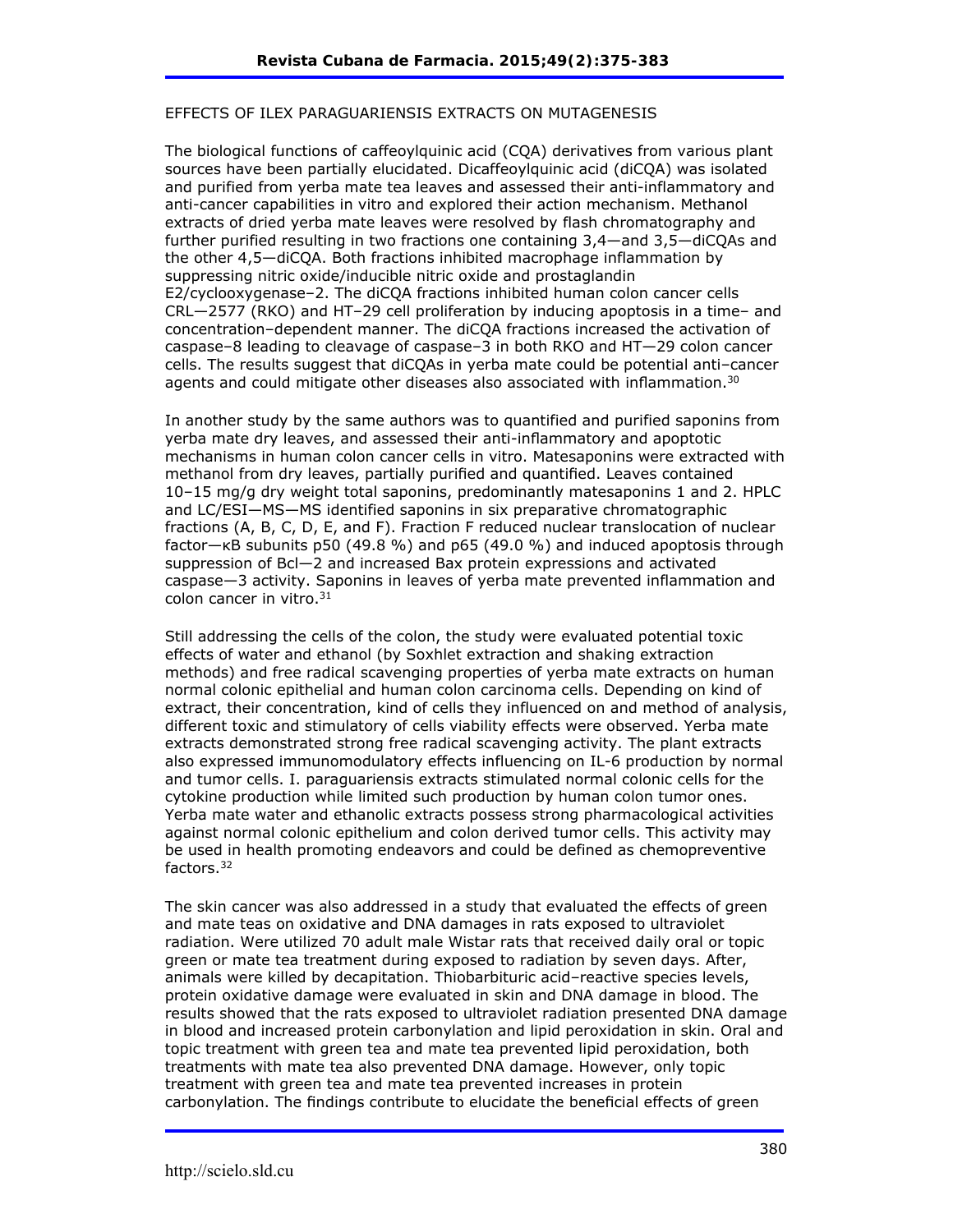tea and mate tea, here in demonstrated by the antioxidant and antigenotoxic properties presented by these teas.33

# **CONCLUSION**

Research on the effects of I. paraguariensis in health and disease has confirmed its antioxidant, anti-inflammatory, antimutagenic, anti-diabetic and lipid-lowering activities. The evidence seems to provide support for beneficial effects of yerba mate drinking on chronic diseases with inflammatory components and lipid metabolism disorders, diabetes and uncoupling of electron transport.

## **REFERENCES**

1. Grigioni G, Carduza F, Irurueta M, Pensel N. Flavour characteristics of *Ilex paraguariensis* infusion, a typical Argentine product, assessed by sensory evaluation and electronic nose. J Sci Food Agric. 2004;84(5):427-32.

2. Kubo I, Muroi H, Himejima M. Antibacterial activity against Streptococcus mutans of mate tea flavor components. J Agric Food Chem. 1993;41(1):107-11.

3. Heck CI, de Mejia EG. Yerba Mate Tea (Ilex paraguariensis): a comprehensive review on chemistry, health implications, and technological considerations. J Food Sci. 2007;72(9):138-51.

4. Heck CI, Schmalko M, de Mejia EG. Effect of growing and drying conditions on the phenolic composition of mate teas (Ilex paraguariensis). J Agric Food Chem. 2008;56(18):8394-403.

5. Bracesco N, Sanchez AG, Contreras V, Menini T, Gugliucci A. Recent advances on Ilex paraguariensis research: minireview. J Ethnopharmacol. 2011;136(3):378-84.

6. Bastos DHM, Oliveira DM, Matsumoto RLT, Carvalho PO, Ribeiro ML. Yerba maté: pharmacological properties, research and biotechnology. Med Aromat Plant Sci Biotechnol. 2007;1(1):37-46.

7. Filip R. Mate (Ilex paraguariensis). In: Imperato F. Recent advances in phytochemistry. Kerala: Research Signpost; 2010. p. 113-31.

8. Menini T, Heck CI, Schulze J, de Mejia EG, Gugliucci A. Protective action of Ilex paraguariensis extract against free radical inactivation of paraoxonase-1 in highdensity lipoprotein. Planta Med. 2007;73(11):1141-7.

9. Martinet A, Ndjoko K, Terreaux C, Marston A, Hostettmann K, Schutz Y. NMR and LC–MSn characterisation of two minor saponins from Ilex paraguariensis. Phytochem Anal. 2001;12(1):48-52.

10. Gugliucci A, Bastos DHM. Chlorogenic acid protects paraoxonase 1 activity in high density lipoprotein from inactivation caused by physiological concentrations of hypochlorite. Fitoterapia. 2009;80(2):138-42.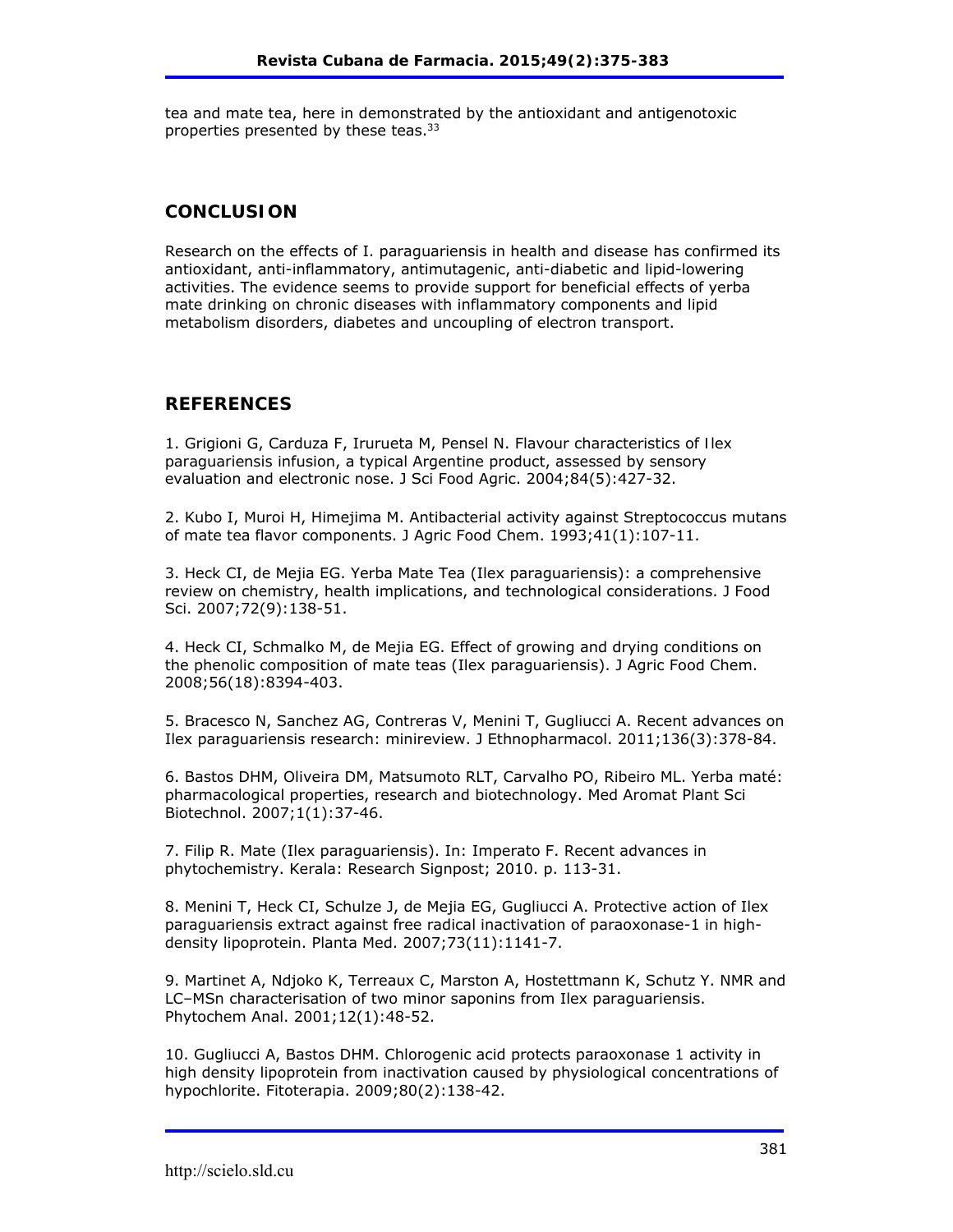11. Gugliucci A, Bastos DHM, Schulze J, Souza MF. Caffeic and chlorogenic acids in Ilex paraguariensis extracts are the main inhibitors of AGE generation by methylglyoxal in model proteins. Fitoterapia. 2009;80(6):339-44.

12. de Morais EC, Stefanuto A, Klein GA, Boaventura BC, de Andrade F, Wazlawik E, et al. Consumption of yerba mate (Ilex paraguariensis) improves serum lipid parameters in healthy dyslipidemic subjects and provides an additional LDLcholesterol reduction in individuals on statin therapy. J Agric Food Chem. 2009;57(18):8316-24.

13. Clifford MN. Chlorogenic acids and other cinnamates — nature, occurrence and dietary burden. J Sci Food Agric. 1999;79(3):362-72.

14. Clifford MN. Diet-derived phenols in plasma and tissues and their implications for health. Planta Med. 2004;70(12):1103-14.

15. Olthof MR, Hollman PC, Katan MB. Chlorogenic acid and caffeic acid are absorbed in humans. J Nutr. 2001;131(1):66-71.

16. Jaiswal R, Sovdat T, Vivan F, Kuhnert N. Profiling and characterization by LC– MS(n) of the chlorogenic acids and hydroxycinnamoylshikimate esters in mate (Ilex paraguariensis). J Agric Food Chem. 2010;58(9):5471-84.

17. Gnoatto SC, Susplugas S, Dalla Vechia L, Ferreira TB, Dassonville-Klimpt A, Zimmer KR, et al. Pharmacomodulation on the 3-acetylursolic acid skeleton: design, synthesis, and biological evaluation of novel N-{3-[4-(3 aminopropyl)piperazinyl]propyl}-3-O-acetylursolamide derivatives as anti-malarial agents. Bioorg Med Chem. 2008;16(2):771-82.

18. Canto GS. Avaliação físico-química e tecnológica da fração saponosídica dos frutos de Ilex paraguariensis A. St. Hil.: potencialidade como adjuvante espumógeno [tese]. Porto Alegre: Universidade Federal do Rio Grande do Sul; 2007.

19. Hussein GM, Matsuda H, Nakamura S, Hamao M, Akiyama T, Tamura K, et al. Mate tea (Ilex paraguariensis) promotes satiety and body weight lowering in mice: involvement of Glucagon-like peptide-1. Biol Pharm Bul. 2011;34(12):1849-55.

20. Gutzwiller J, Göke B, Drewe J, Hildebrand P, Ketterer S, Handschin D, et al. Glucagon-like peptide-1: a potent regulator of food intake in humans. Gut. 1999;44(1):81-6.

21. Hussein GM, Matsuda H, Nakamura S, Akiyama T, Tamura K, Yoshikawa M. Protective and ameliorative effects of maté (Ilex paraguariensis) on metabolic syndrome in TSOD mice. Phytomedicine. 2011;19(1):88-97.

22. Kang YR, Lee HY, Kim JH, Moon DI, Seo MY, Park SH, et al. Anti-obesity and anti-diabetic effects of Yerba Mate (Ilex paraguariensis) in C57BL/6J mice fed a high-fat diet. Lab Anim Res. 2012;28(1):23-9.

23. Pereira DF, Kappel VD, Cazarolli LH, Boligon AA, Athayde ML, Guesser SM, et al. Influence of the traditional Brazilian drink Ilex paraguariensis tea on glucose homeostasis. Phytomedicine. 2012;19(10):868-77.

24. Pimentel GD, Lira FS, Rosa JC, Caris AV, Pinheiro F, Ribeiro EB, et al. Yerba mate extract (Ilex paraguariensis) attenuates both central and peripheral